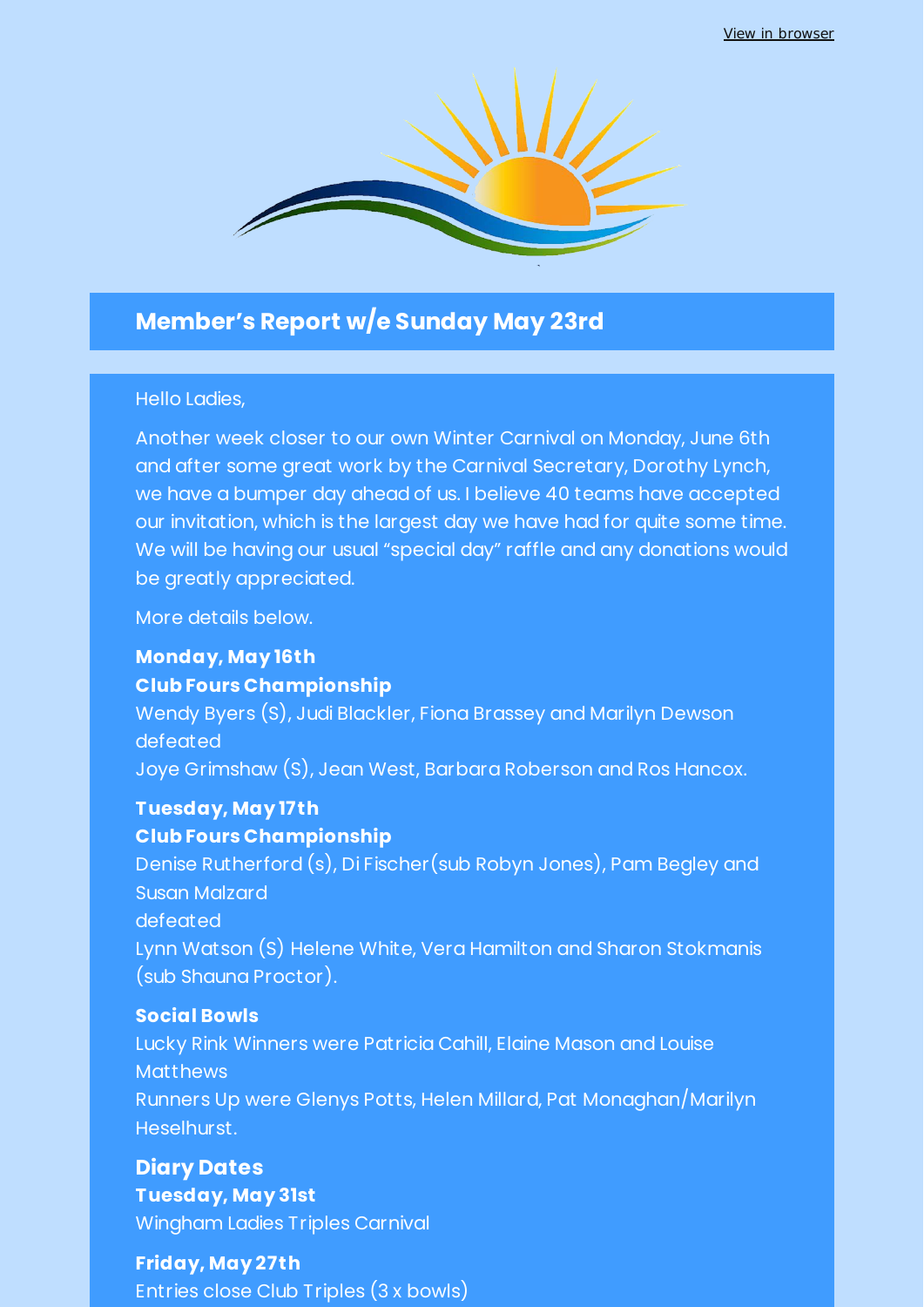Entry forms in the Ladies Room.

#### **Friday, May 27th**

Club Fours Championship-Final Denise Rutherford's team v Wendy Byers' team. Start time 9:30am

#### **Monday, June 6th**

Lake Cathie Ladies Winter Carnival A pop-up Henselite shop will be open on the day.

\*Please note that the Club Bistro is closed on Mondays so if you are not bowling on the day, but are in the Club, you may either want to bring your own lunch or purchase a pie/sausage roll from the Bar. For catering purposes please order your pie/sausage roll, or both (no judgement)  $\circledcirc$  first thing in the morning to avoid disappointment.

As the bistro will be closed, our Team Providore will be arranging catering from an outside source for the bowlers. We need your help though by bringing in some slices or biscuits for morning tea/lunch. It is always lovely when visiting other Clubs to be spoilt with a home made treat, so let's show them all a true Lake Cathie welcome!

#### **Monday, June 20th**

Nambucca Bowls Club 3 Bowl Triples Further details of all the above please check the Noticeboard.

**Sat/Sunday, June 25th and 26th**

Coaching Course North Haven Bowling Club See Di Fischer for details.

#### **Joke of the week**

The old man placed an order for one hamburger, French fries, and a drink. He unwrapped the plain hamburger and carefully cut it in half, placing one half in front of his wife.

He then carefully counted out the French fries, dividing them into two piles and neatly placed one pile in front of his wife.

He took a sip of the drink, his wife took a sip and then set the cup down between them. As he began to eat his few bites of hamburger, the people around them were looking over and whispering.

Obviously they were thinking, "That poor old couple-all they can afford is one meal for the two of them."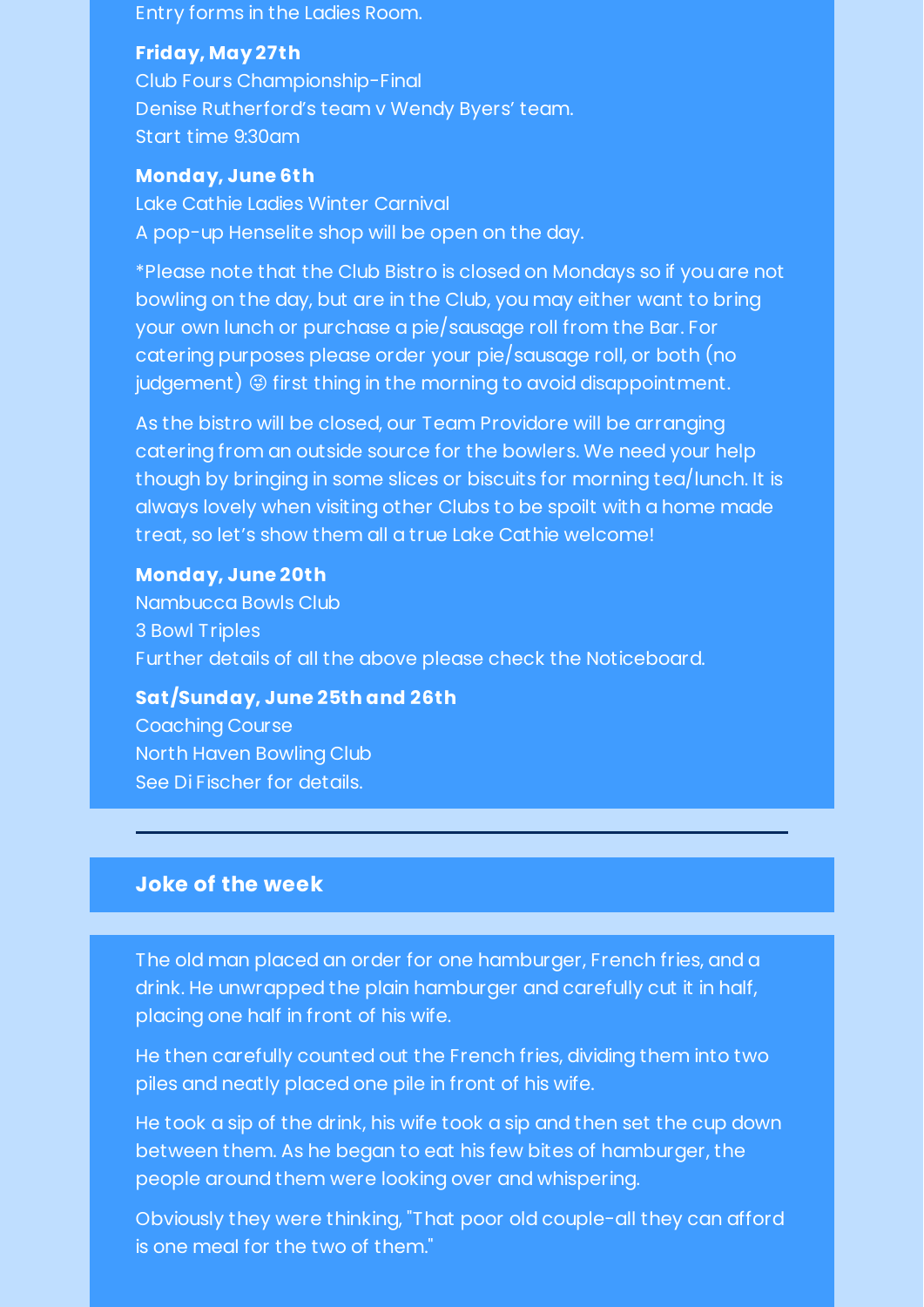As the man began to eat his fries a young man came to the table and politely offered to buy another meal for the old couple. The old man said, they were just fine-they were used to sharing everything.

People closer to the table noticed the little old lady hadn't eaten a bite. She sat there watching her husband eat and occasionally taking turns sipping the drink...

Again, the young man came over and begged them to let him buy another meal for them. This time the old woman said "No, thank you, we are used to sharing everything."

Finally, as the old man finished and was wiping his face neatly with the napkin, the young man again came over to the little old lady who had yet to eat a single bite of food and asked "What is it you are waiting for?"

She answered, "The Teeth."

## **Thought of the day**

1981 & 2005 – Two Interesting Years

Interesting Year 1981 1. Prince Charles got married. 2. Liverpool crowned soccer Champions of Europe. 3. Australia lost the Ashes. 4. The Pope died. Interesting Year 2005 1. Prince Charles got married. 2. Liverpool crowned soccer Champions of Europe. 3. Australia lost the Ashes. 4. The Pope died.

Lesson to be learned:

The next time Charles gets married, someone should warn the Pope.

Remember to check the notice boards for rosters, draws, nomination forms and general information.

As always our thoughts and best wishes go out to anyone who is unwell or recovering, we hope to see you back soon.